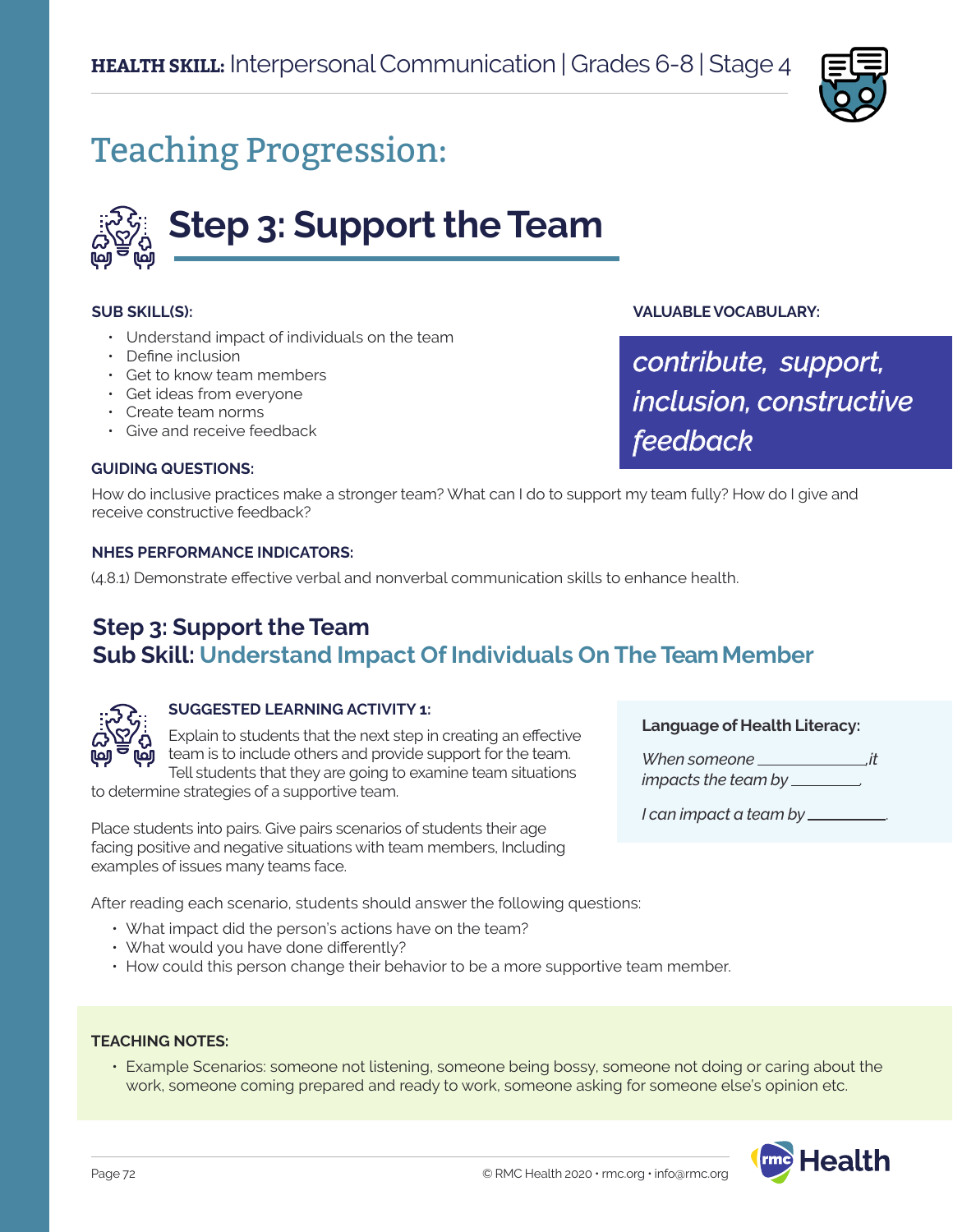

# **Step 3: Support the Team | Sub Skill: Define Inclusion**



### **SUGGESTED LEARNING ACTIVITY 1:**

Explain to students that one of the most effective ways to support the team is to be inclusive of all members.

Define *inclusion* for students. *Inclusion* means *everyone gets to participate*. Ask students to think about why it is important for all members to be involved and included in the team. Using the *Language of Health Literacy*, prompt students share out their ideas about the importance of inclusion.

*Inclusion is* .

*Inclusion is important in collaboration because* .

# **Step 3: Support The Team | Sub Skill: Get To Know Team Members**



### **SUGGESTED LEARNING ACTIVITY 1:**

Tell students that the first strategy they can use to promote inclusion is to get to know team members. Have students play a quick

icebreaker game to get to know their team members better.

#### **TEACHING NOTES:**

- See the *Resource Bank* below for a list of possible ice breaker games.
- Depending on time, play as many games as you think is constructive for your classroom.

#### **Language of Health Literacy:**

*I learned about* . *This will help our team because* .

*By learning about* , *we were better able to as a team.* 

 *has (strength), which means they should be in charge of* .

*After getting to know the members of my team, I realized* .



### **SUGGESTED LEARNING ACTIVITY 2:**

Have students create a visual representation of their team's commonalities and strengths. The visual could be a flower with the middle stating things the team has in common and each petal sharing individual team members strengths. Have teams post their visuals in the room as a reminder of their

team's commonalities and strengths.

After students create their visual, have them discuss the following questions:

- How does inclusion lead to a stronger team?
- What opportunities are missed if a team excludes certain members?

#### **TEACHING NOTES:**

• Model and provide the *Language of Health Literacy* to support student discussion.

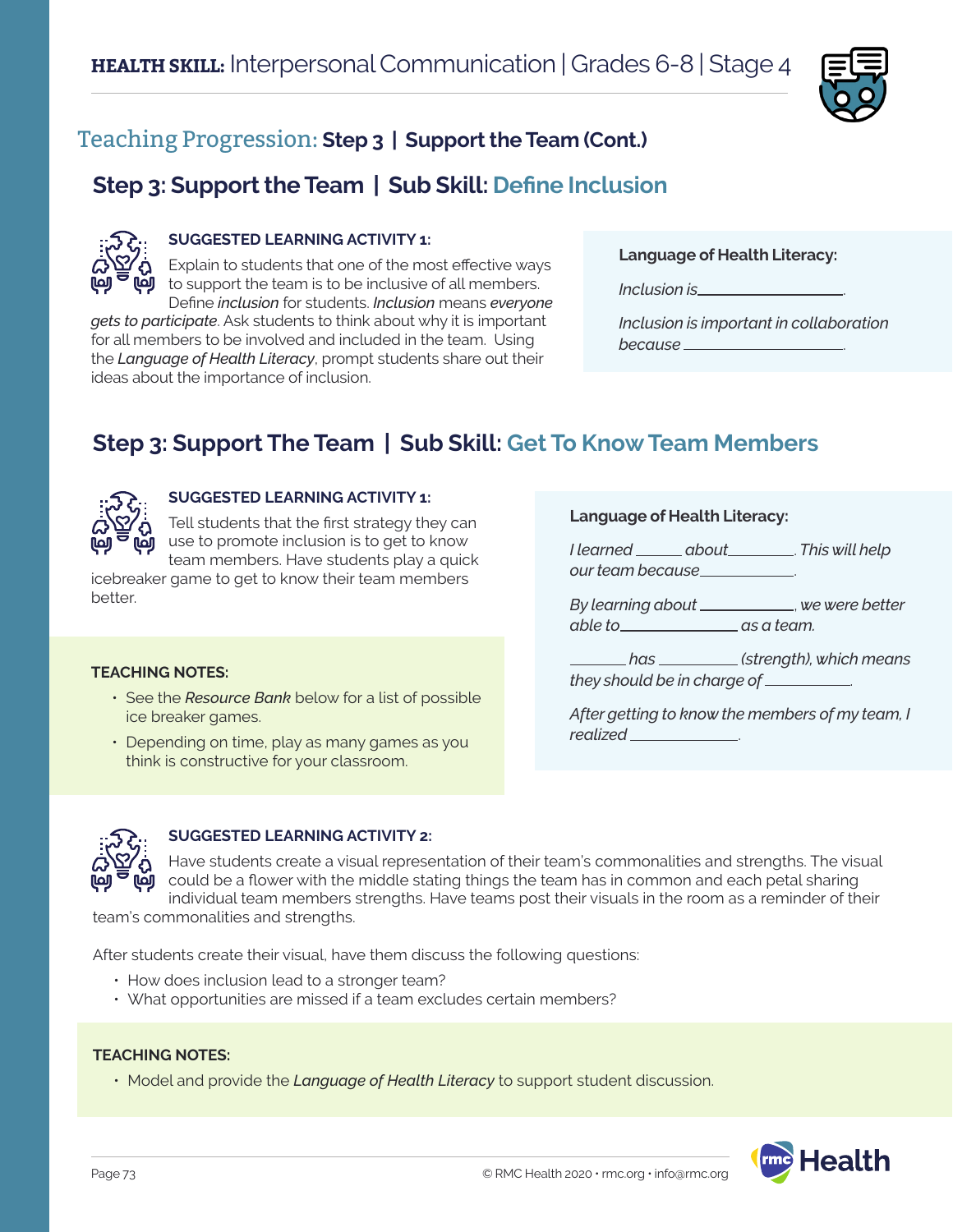

# **Step 3: Support The Team | Sub Skill: Get Ideas From Everyone**



### **SUGGESTED LEARNING ACTIVITY 1:**

Explain to students that another strategy to promote inclusion is to listen to all members' ideas before making a decision. Tell students

that before they make any team decision, the team must first listen and elicit ideas from everyone. In order to get ideas from everyone, explain to students that when they notice someone hasn't participated in team discussion, they should ask a probing question to see if they have anything they'd like to bring up with the team.

Place students in small groups. Give each small group a product. Tell each group that they must create a tag line for the product by getting ideas from everyone. The team with the best tag line will win a prize. Tell students that before they submit their idea, they must hear from every team member before making a

### **Language of Health Literacy:**

*Has everyone shared their idea?*

*Does anyone else have any ideas?*

 *(team member's name), what do you think?*

 *(team member's name), what do you think of ?*

 *(team member's name), what are some of your ideas?*

decision. To make sure each member of the team has an opportunity to share an idea, instruct students to write their name next to the idea that they contributed to the team.

#### **TEACHING NOTES:**

- Review active listening techniques students learned in *Stage 1: Communication Techniques*. Give groups a checklist of active listening strategies for additional guidance.
- Products can be related to health to reinforce other health content.
- Model and provide the *Language of Health Literacy* to ensure students are able to elicit ideas from each other.
- Remind students of what they learned in *Stage 3: Conflict Resolution* if the team cannot reach an agreement or are struggling to include everyone in the team.

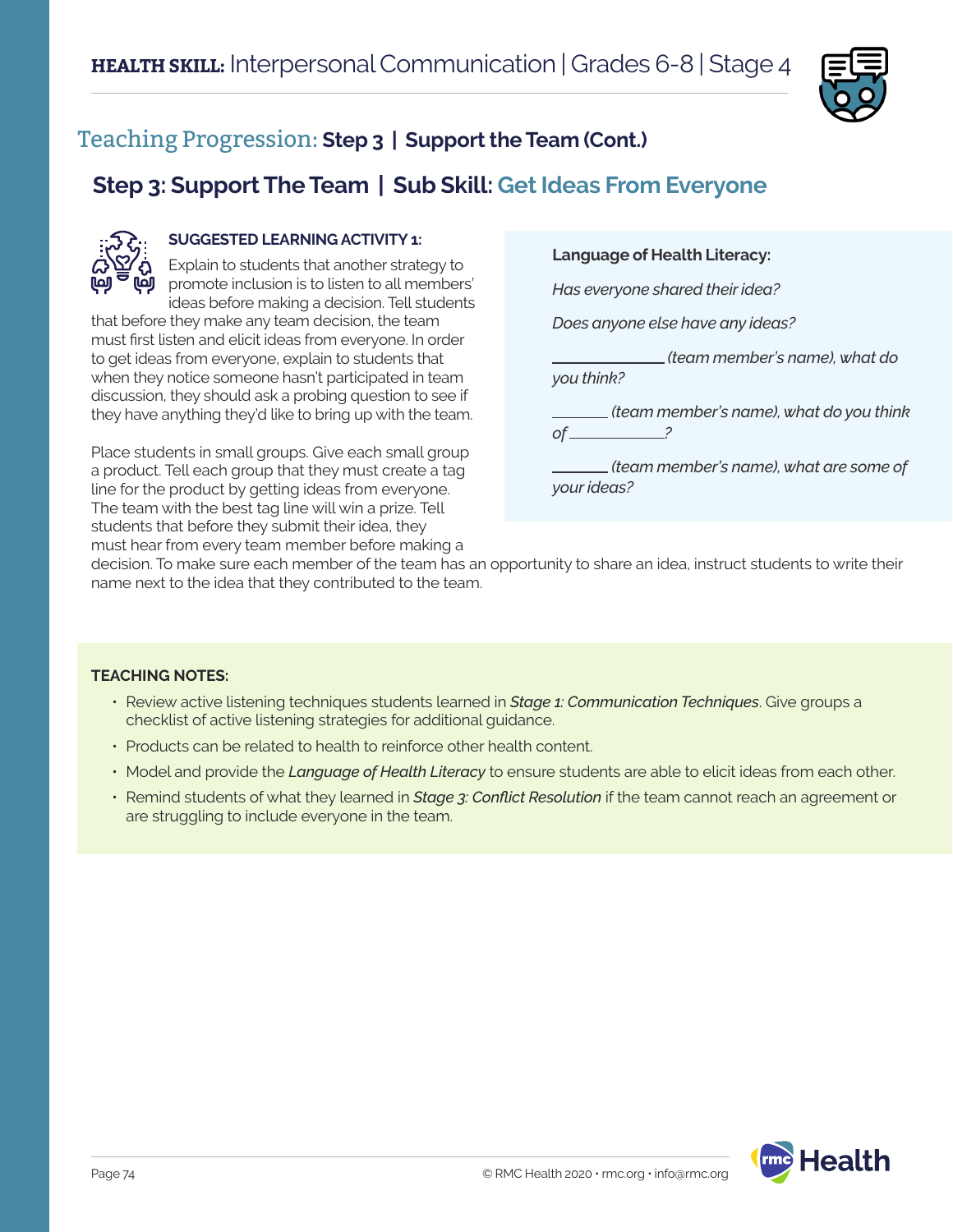

# **Step 3: Support the Team | Sub Skill: Create Team Norms**



### **SUGGESTED LEARNING ACTIVITY 1:**

Explain the next strategy for students to use is to create team norms. *Team norms* are *rules* 

*that everyone in the group agrees they will follow*. Team norms should be specific so that everyone in the team knows how to support the team.

Provide students examples of team norms (e.g. one person talks at a time, people come prepared to work, respect each other's physical space). Ask students what it would look like and sound like to be meeting each team norm.

### **Language of Health Literacy:**

*I like the norm presented saying we should* .

*Your norm* \_\_\_\_\_\_\_\_\_\_\_\_\_\_ sounds like my norm \_\_\_\_\_\_\_\_\_\_ *How can we combine these?*

*I haven't heard* \_\_\_\_\_\_\_ ideas. What do you think we should do?

*Having as a team norm will help our team accomplish* .

*If we were all meeting this norm, it would look like* .

*If we were all meeting this norm, it would sound like* .



### **SUGGESTED LEARNING ACTIVITY 2:**

Tell students that they will need to make a list of 5-7 specific tmea norms that will help the team work together better and promote inclusion. Share with students that they will have time to create their own lists of team norms, time to share their personal ideas with the team, then time to make a

team list that includes ideas from all team members.

#### **TEACHING NOTES:**

- Remind students that they should be striving to get ideas from everyone in the team.
- Model and provide the *Language of Health Literacy* to support students in creating team norms.



### **SUGGESTED LEARNING ACTIVITY 3:**

When students complete the team norms setting activity, have groups reflect in writing about their use of listening strategies to make a decision. Ask students to complete a written reflection answering the following questions:

- Did your team listen to all members? Explain.
- How can listening strategies promote inclusion?
- How does listening to all members create a fair compromise when making decisions?